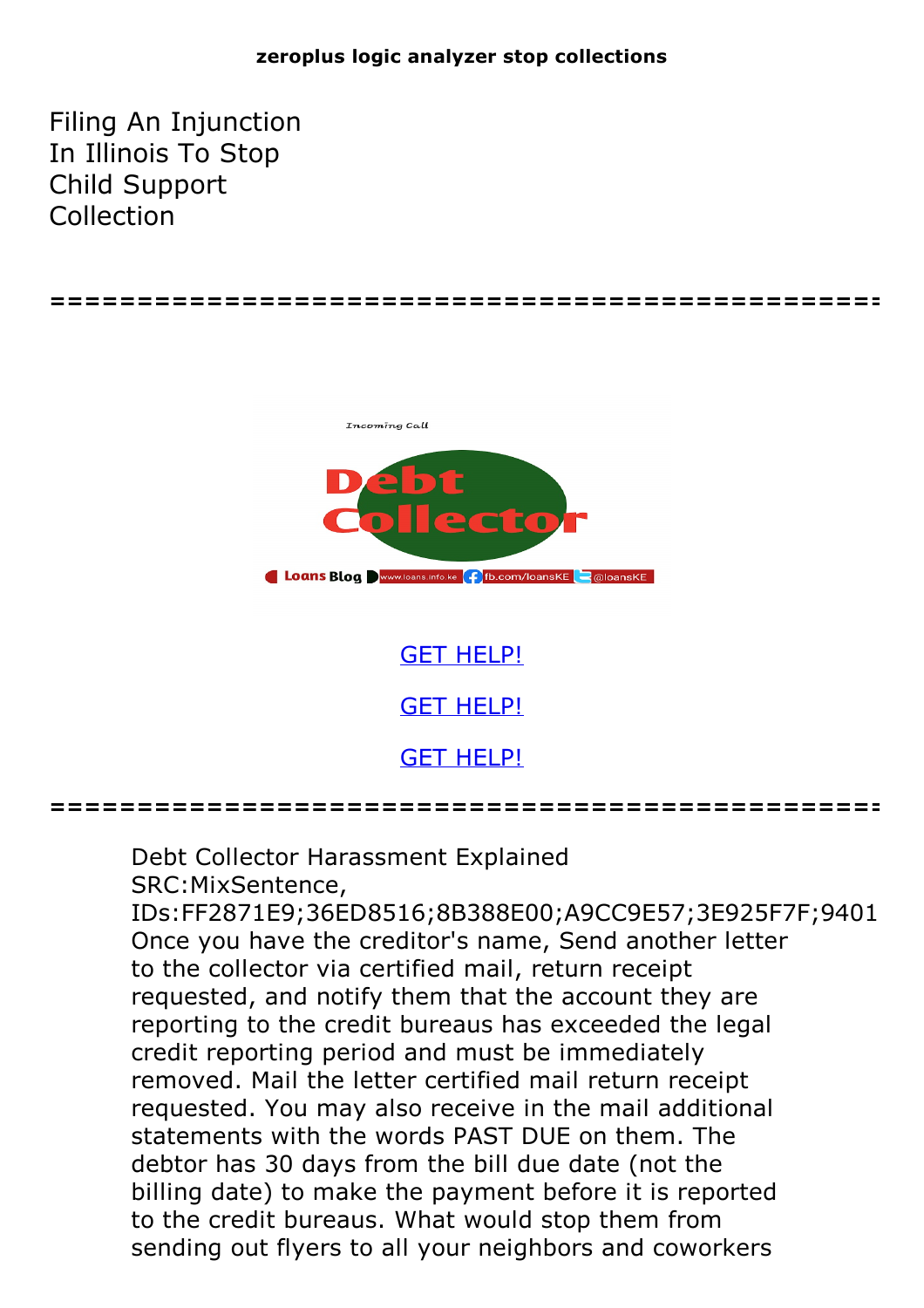telling them you can't pay your VISA bill? For your car purchase, the car dealer may tell you that he or she is going to send your unpaid bill to a debt collection agency. In your case, the car dealer or your lender will call you. They don't record information exchanged during phone calls and repeatedly pass an account to someone different each time a call is made. Keeping a thorough record of debt collector harassment isn't always enough. Ask the debt collector to put the agreement in writing. Filing a lawsuit against a debt collector for abusive debt collection practices does not fit that description, if the plaintiff truly believed he has been abused or harassed.

If client authorizes the legal action and agrees upon suit requirements, the lawsuit is prepared and filed. Let's say you are served a debt collection lawsuit and summoned to court. Marx appealed the trial court's decision to award GRC legal fees, but the appellate court ruled in GRC's favor. This case of Marx v General Revenue Corp., which many believed had the potential to affect consumers' willingness to risk taking legal action against debt collectors, was then appealed to the U.S. Supreme Court. After consideration of all of the issues, the Supreme Court ruled that, while the FDCPA does allow judges to award defendant debt collectors in lawsuits filed maliciously, Olivea Marx clearly filed her suit in good faith, and could therefore not be ordered to pay the defendants' legal fees. So, while consumers face huge debts, banks must raise capital, leaving them no choice but to sell delinquent accounts to debt collection sharks who pick them up on the cheap. Be aware that the creditor might contract or sell the debt at any time before the 180 days, so it's best to act sooner rather than later. It's best to take care of the debt during this 30-day window. The best advice is DON'T IGNORE THE PROBLEM! Better still, a debt collection company will give a clear road to take - with confidence - when customers don't pay. Unfortunately, the vast majority of people who endure such violations of the FDCPA don't contact an attorney or take legal action as a result. Suggest that they can take your benefits money (such as Social Security disability, pension, retirement, child support, alimony, or other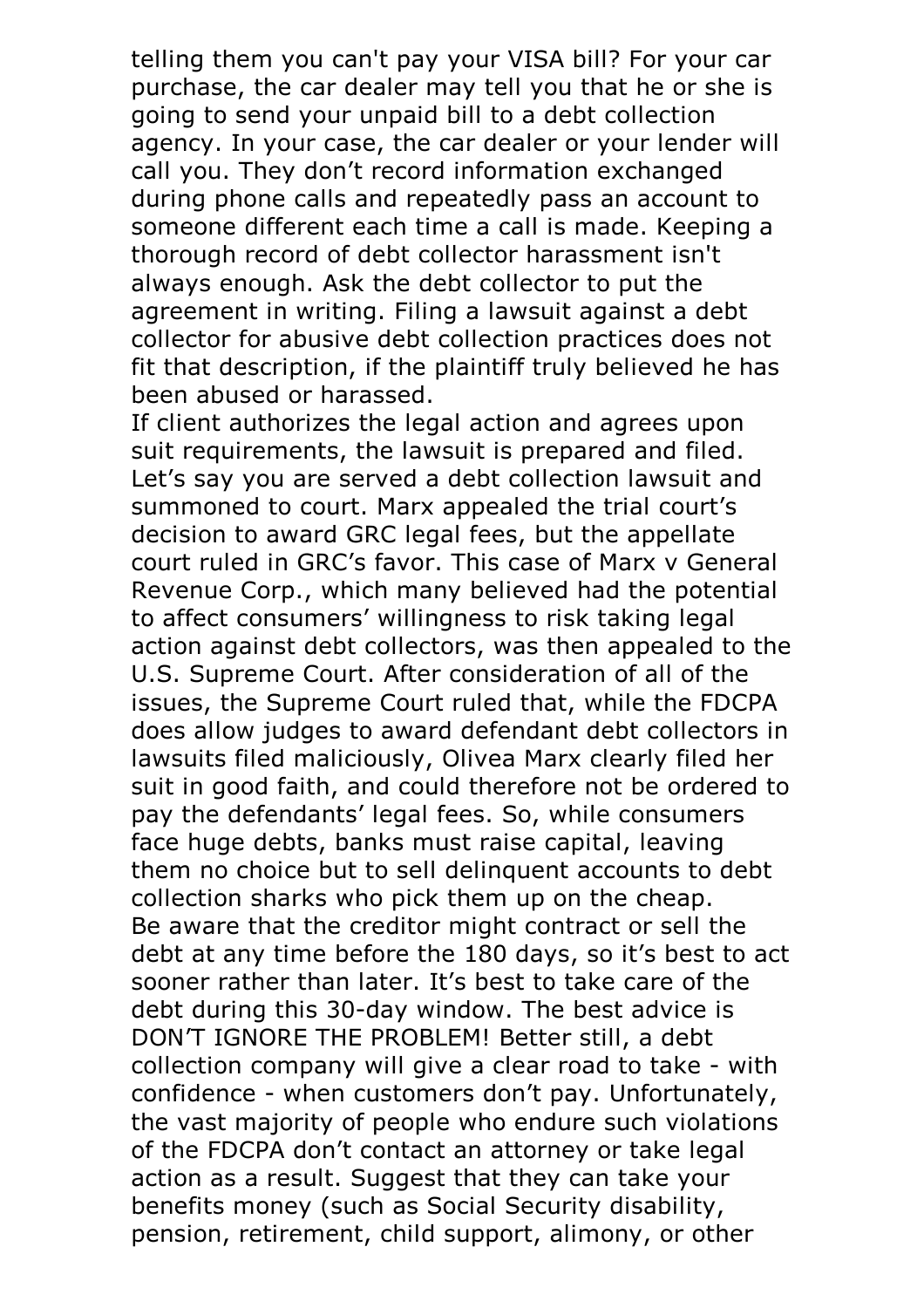protected funds). They can repossess the item as soon as you are late paying, even if just for one day. Some debt collecting agencies even go as far as harassing and intimidating the debtors to get them to pay. Even if your lender uses a credit-scoring model that ignores zero-balance collection accounts, that doesn't necessarily mean paying off your collections debt will dramatically improve your scores. After the claim is reviewed and accepted by the debt collection service, the recovery process begins with a demand letter being sent to the debtor and an acknowledgement letter being sent to the client (creditor who enlisted the collection service).

If the debtor does not cooperate with resolving the debt, the debt collection service updates the client with details on forwarding the claim to the affiliated attorneys. If the client doesn't want to pursue legal action, the claim is worked on for an additional 60 days by the debt collection service and then closed. From then on, unless your attorney fails to respond in a reasonable period of time to the debt collector, that's the only person they should be calling under the FDCPA. If you're here then the odds are you've had issues with a collection agency at some time or another. The debt collection process starts when there is <sup>a</sup> missed payment on <sup>a</sup> credit card or loan. Complaint is served. If debtor files <sup>a</sup> response, the discovery process begins and a trial date is set. In most cases, there will be a settlement conference or arbitration before the trial.

Why Are Debt Collectors Calling Me: Do You really need It? This can Allow you to Decide! SRC:MixSentence,

IDs:35AC1CC0;BED789B7;4C6A5EA9;43A525B3;E86A0CE8;C16 For example, you've probably heard about the \$1,200 economic stimulus payments that most people will get as a direct deposit to their bank account. This enables you to pay extra on top of your offer if you want and this will improve your record with the Bank. Collectors Taking Money from Your Wages, Bank Account, or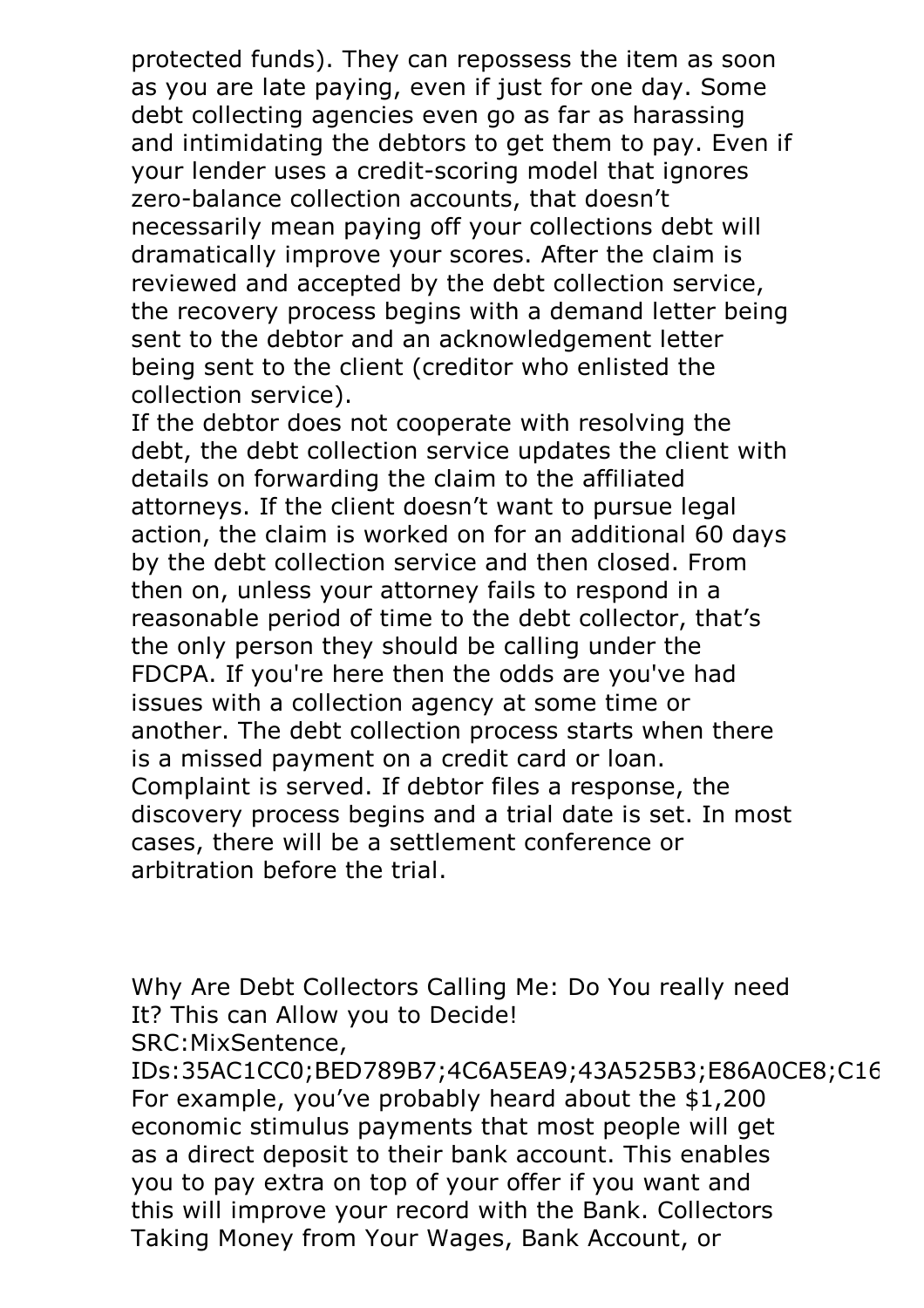Benefits: When collectors can and cannot garnish your wages or benefits. They should not adopt any harassing behavior to collect the money. In the meantime, debt collection agencies have swooped in to try and put the squeeze on consumers, and often violate the Fair Debt Collection Practices Act, a federal law that outlines what constitutes acceptable and unacceptable collection behavior. This means that there are very strict laws that prohibit them from claiming to be a governmentcontrolled agency or working for law enforcement. It has, in fact, been reported along with that also proved in the suits filed in the court, those liability collection agents are becoming extra rude plus they are crossing their limits set by debt collection laws. In fact, whether or not you're in default, if you have federal student loans, you don't need to pay your monthly payments

from March <sup>13</sup> through Sept. When you appoint the debt collection agency, be sure that the company works following the FDCPA; so that you too need not to go in any legal hassle. You do not need to listen to their demands. Debt collectors must respect your right to privacy. Consider talking with the collector at least once, even if you can't pay right away or don't think you owe the money. Having to quickly find the right attorney after a lawsuit is filed can be stressful. Yes. Debt collectors are allowed to talk with other people to find out where you live or work. If you get sued by a debt collector, you can talk to an attorney to see if the statute of limitations has passed. They can also talk to debt collectors on your behalf and make a complaint to your lender's dispute resolution scheme. If debt collection or repossession continues during a debt dispute or hardship application, contact your lender/debt collector or your lender's dispute resolution scheme.

It's almost always <sup>a</sup> good idea to dispute the debt. Take the recommended steps to dispute the claim. Repossession agent: So now you understand <sup>I</sup> have the rights to take your personal effects. Narrator: Repossession is a difficult situation. Repossession agent: Yes, of course. Under Arizona state law and United States federal law, debt collection agencies must follow certain procedures when attempting to